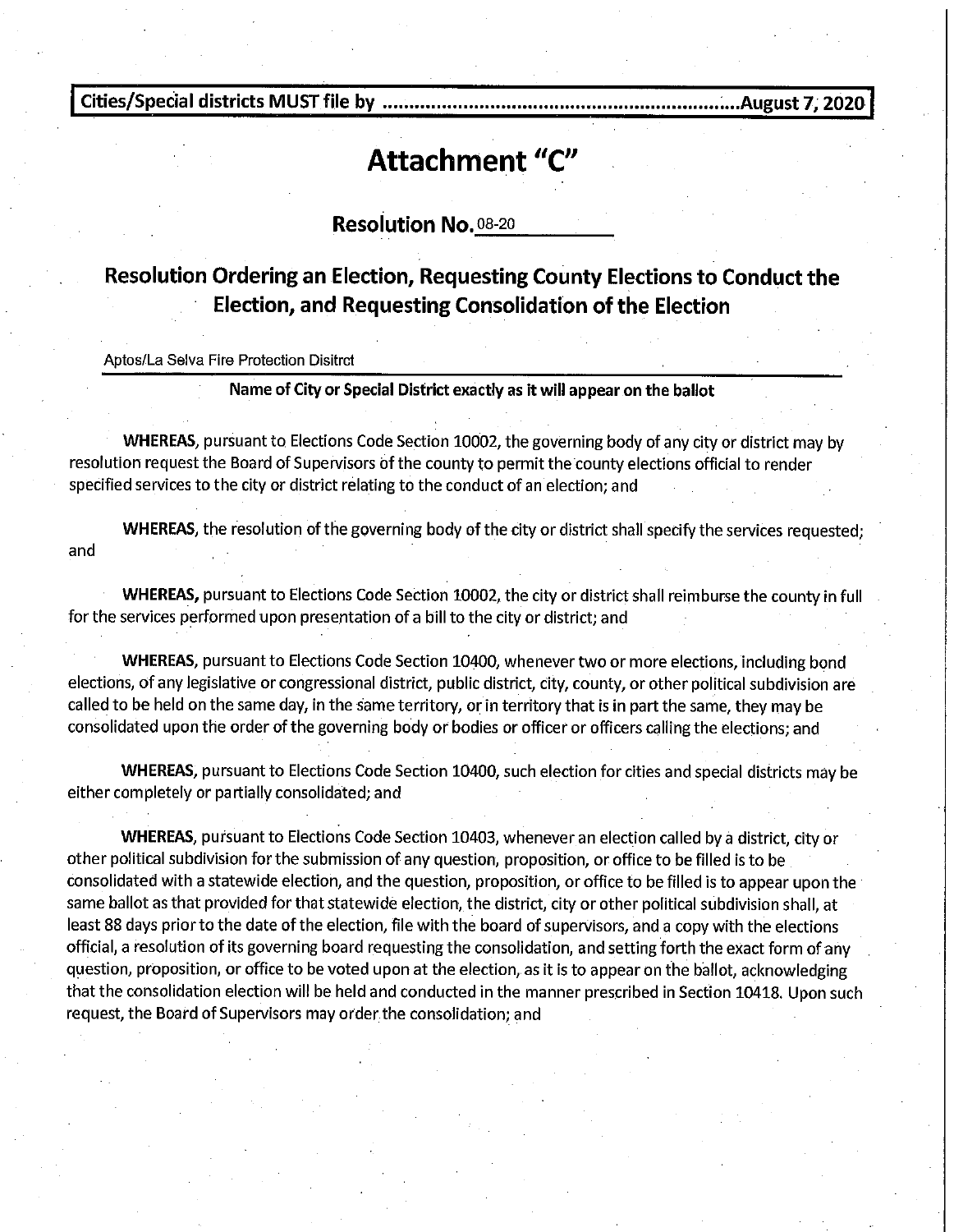**WHEREAS,** pursuant to Elections Code Section 10418, if consolidated, the consolidated election shall be held and conducted, election boards appointed, voting precincts designated, candidates nominated, ballots printed, polls opened and closed, voter challenges determined, ballots counted and returned, returns canvassed, results declared, certificates of election issued, recounts conducted, election contests presented, and all other proceedings incidental to and connected with the election shall be regulated and done in accordance with the provisions of law regulating the statewide or special election, or the election held pursuant to Section 1302 or 1303, as applicable.

**WHEREAS,** the resolution requesting the consolidation shall be adopted and filed at the same time as the adoption of the ordinance, resolution, or order calling the election; and·

**WHEREAS,** various district, county, state and other political subdivision elections may be or have been called to be held on November 3, 2020;

**NOW, THEREFORE, BE IT RESOLVED AND ORDERED** that the governing body of the

Aptos/La Selva Fire Protection District

(Name of City/District)

hereby orders an election be called and consolidated with any and all elections also called to be held on November 3, 2020 insofar as said elections are to be held in the same territory or in territory that is.in part the same as the territory of the County of Santa Cruz

(Political Jurisdiction)

and requests the Board of Supervisors of the County of Santa Cruz to order such consolidation under Elections Code Sections 10401, 10403 and 10418.

**BE IT FURTHER RESOLVED AND ORDERED** that said governing body hereby requests the Board of Supervisors to permit the Santa Cruz County Elections Department to provide any and all services necessary for · conducting the election and agrees to pay for said services, and

**Check the following that apply:** 

~ **BE IT.FURTHER RESOLVED AND ORDERED** that the Santa Cruz County Elections Department conduct the election for the following offices on the November 3, 2020 ballot:

| Seats open | <b>Office</b><br>14.40 | <b>Term</b> | District/Division (if app) |  |
|------------|------------------------|-------------|----------------------------|--|
| 13         | Board of Directors     | 4 year      |                            |  |
|            |                        |             |                            |  |
|            |                        |             |                            |  |
|            |                        |             |                            |  |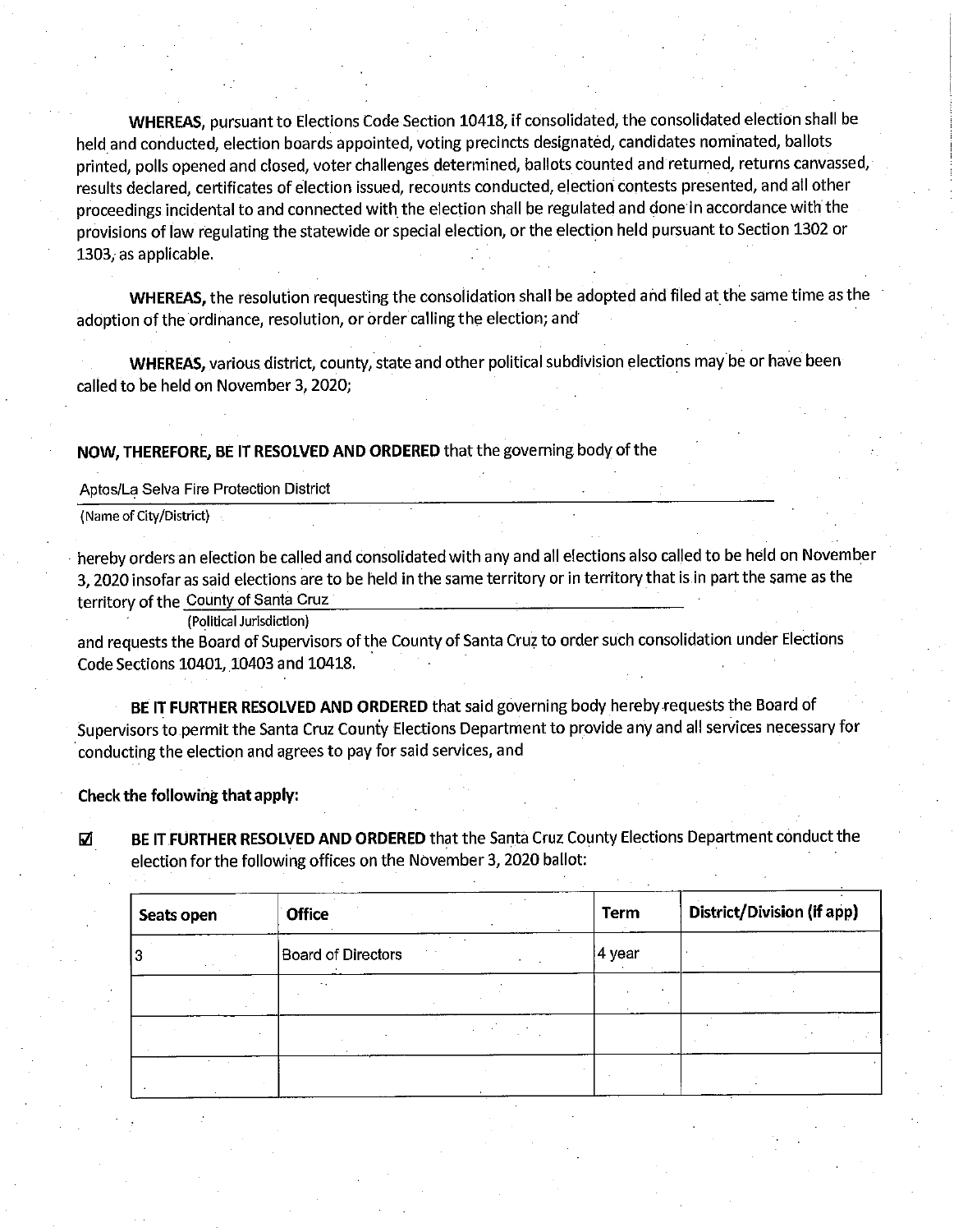□ **BE IT FURTHER RESOLVED AND ORDERED** that the Santa Cruz County Elections Department shall conduct the election for the attached MEASURE{S) to be voted on at the November 3, 2020 election. (attach 75 word ballot question)

**BE IT FURTHER RESOLVED AND ORDERED THAT** Santa Cruz County Elections Department is requested to: [Check one of the following]

- □ Print the attached measure text exactly as filed or indicated on the filed document in the County Voter Information Guide for the November 3, 2020 election. Cost of printing and distribution of the measure text will be paid for by the city/district.
- □ Do **NOT** print the measure text in the County Voter Information Guide. Instead, send a copy to voters upon request at the cost of said city/district.

**BE IT FURTHER RESOLVED AND ORDERED THAT** in accordance with section 9313 and 9280 of the California Elections Code, the County Counsel, District Attorney, or City Attorney is hereby directed to prepare an impartial analysis of this measure.

| PASSED AND ADOPTED this 9th              | day of July | 2020 by the following vote:                      |  |
|------------------------------------------|-------------|--------------------------------------------------|--|
| AYES: Sendor, Dardro, Lucebisi, Spirale. |             |                                                  |  |
| <b>NOES:</b>                             |             |                                                  |  |
| <b>ABSTENTIONS:</b>                      |             |                                                  |  |
| <b>ABSENT:</b>                           |             |                                                  |  |
|                                          |             | Chairperson of said Governing Board/City Council |  |
| Attested:<br>Secretary                   |             |                                                  |  |